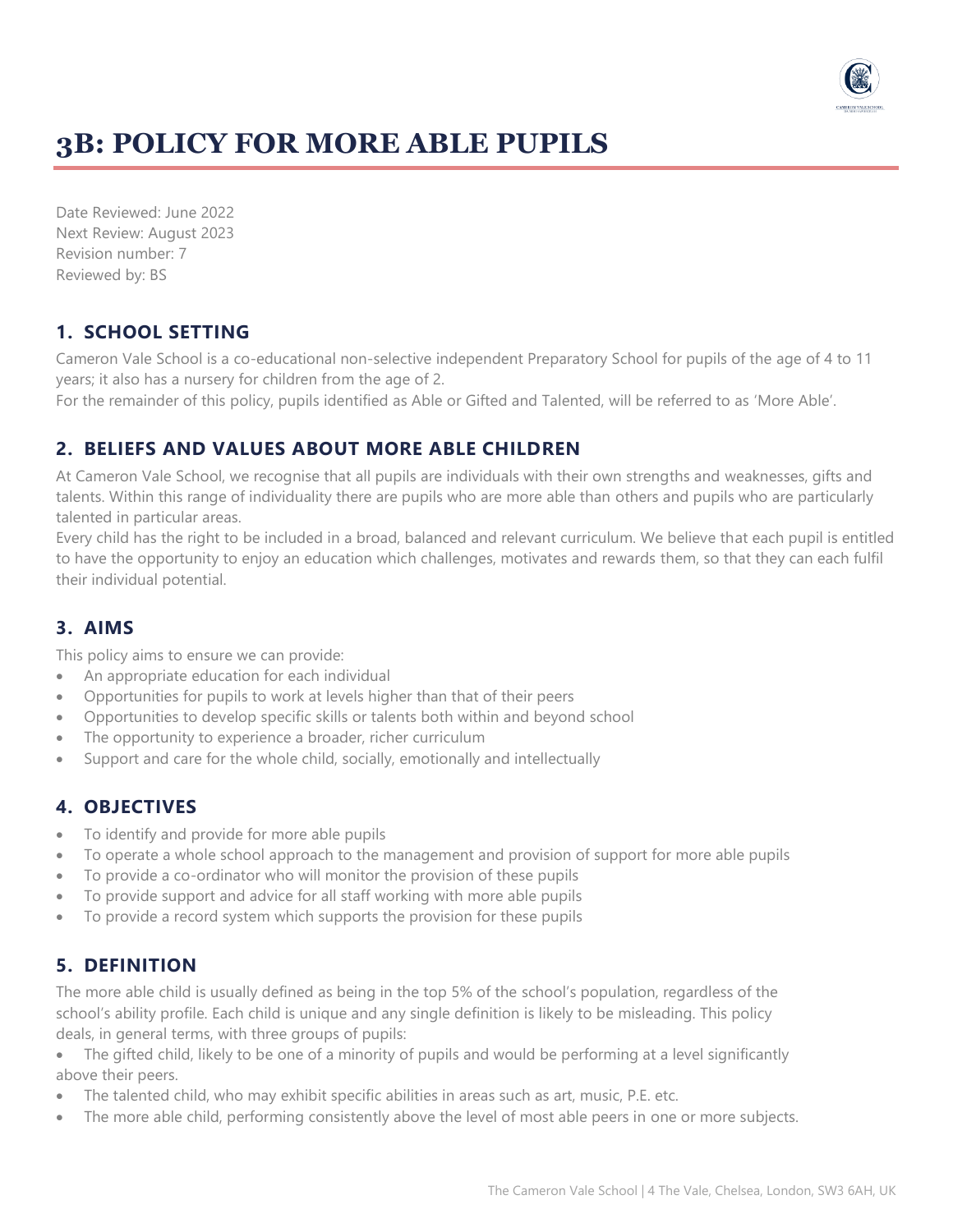

# **6. WHOLE SCHOOL APPROACH**

Cameron Vale School takes a whole school approach to the provision for more able pupils through assessing, planning, delivering, reviewing and recording of information, to ensure that all pupils achieve their potential.

## **7. IDENTIFICATION**

Using the following list, Cameron Vale School seeks to identify the individual needs of these pupils, recognising that ability might show itself in a number of ways:

- Test results (Progress Tests Standardised Scores, CATs, 11+,) and other assessments (end of term module tests and use of Sonar Pupil Tracker)
- Teacher observation and nomination: this may reveal talented pupils, especially when made by a specialist teacher
- Samples of work revealing consistently outstanding performance in one or more subjects
- Parental nomination: which may be useful in revealing high achievement in activities out of school (Drama, Sporting Achievements)

A record of pupils requiring additional support or extension is kept for all key stages, and used as part of the termly pupil review process.

#### **In English and maths, more able pupils show:**

- creativity and originality *they are able to work in new and imaginative ways*
- the ability to make connections between different concepts they have learned *seeing patterns of relationships and applying these to new contexts*
- independence and perseverance *demonstrating initiative and persistence in completing tasks or pursuing lines of enquiry*
- capacity to learn and understand new ideas and ways of working quickly
- communication skills *expressing ideas succinctly, justifying, qualifying, and explaining what they say; using language in ways that reflect an appreciation of the knowledge and interests of specific audiences, acquisition and use of vocabulary*
- ability to take on demanding tasks *researching, comparing and synthesising information from a range of different sources, including technology*

• ability to debate and reason – *creating and sustaining accounts and reasoned arguments of more abstract levels in both speech and writing*

### **8. ANALYSIS OF NEEDS**

Ongoing processes of formative and summative assessment is an integral part of the teaching and learning process at Cameron Vale School, providing information useful to the pupil, the teacher and the parents. It demonstrates what has been learned, identifies successes and should identify what the next learning stage should be. It also provides valuable information about how the curriculum could be suitably adapted and which methodologies should be adopted to meet individual needs.

#### **9. NOMINATING A CHILD**

- **Nomination:** teachers, including subject specialists, should liaise with the SENCo, the Head of Teaching and Learning to discuss the profile of the pupil in question.
- **Assess:** The class or subject teacher, working with the SENCo and Head of Teaching and Learning will carry out a clear analysis of the pupil's strengths and the pupil will then be added to the record of pupils requiring additional support or extension
- **Responsibility:** a named teacher will have responsibility for overseeing the provision for a more able pupil. Provision may include extension work, invitations to join selective groups and activities (for example ISA competitions), support with scholarship applications.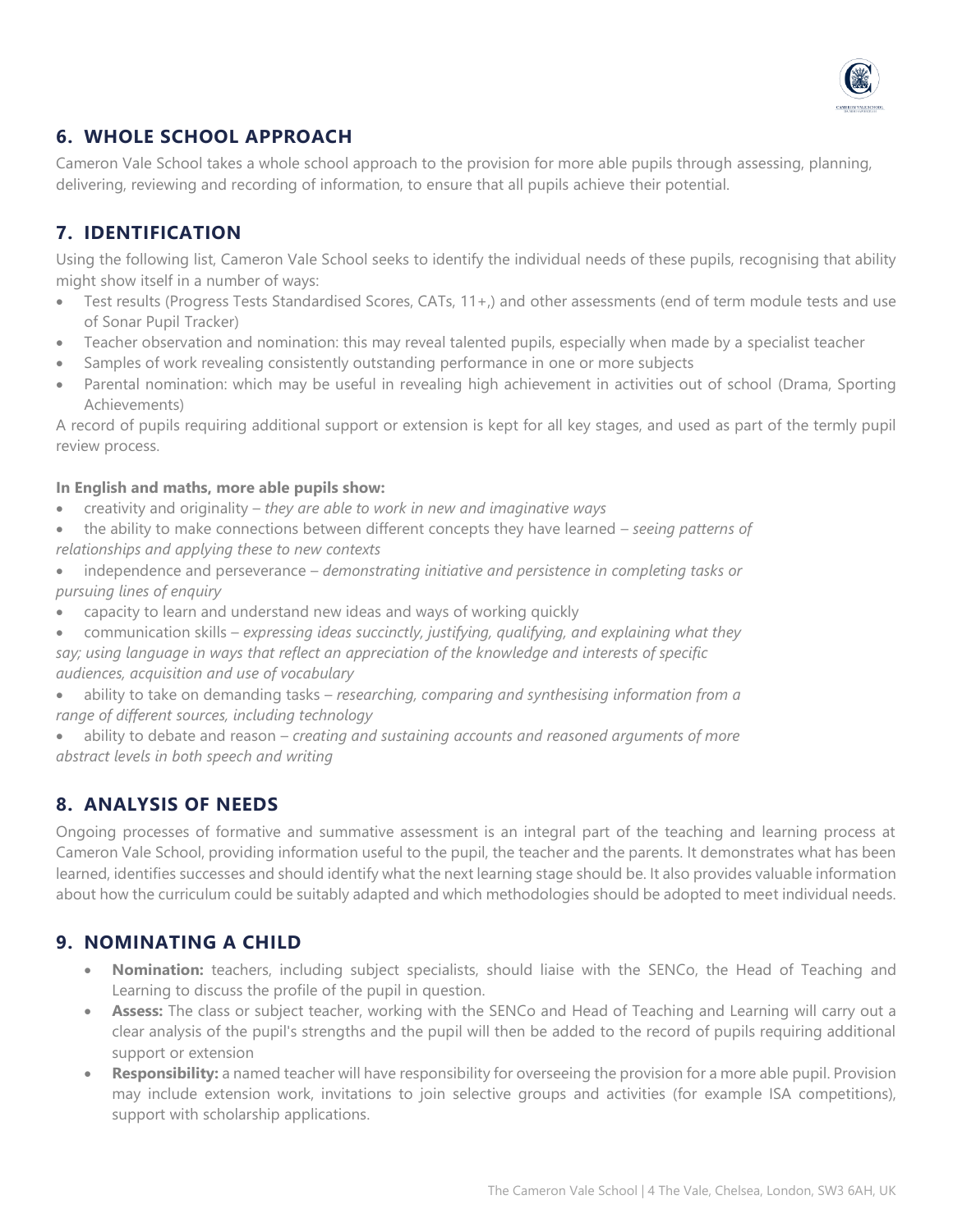

• **Review:** The effectiveness of the support and their impact on the pupil's progress is reviewed (termly); the impact and quality of the support and interventions is evaluated as part of termly pupil reviews.

# **10. MONITORING AND EVALUATION AND SUCCESS**

The Leadership Team and the SENCo will review this policy annually and will evaluate the impact of provision on the attainment and well-being of individuals.

Examples include:

- comparing baseline data with the data collected at the assessment point
- reviewing pupils' progress in relation to their peers
- noticing a reduction or an increase in the total number of more able pupils
- ensuring provision for each pupil is planned for, reviewed and evaluated regularly

# **11. ACCESSIBILITY**

Learning activities are differentiated by:

- taking into account individual learning styles such as audio, visual and kinaesthetic
- varying the task so it is more demanding, challenging or stimulating
- setting an open-ended task so a pupil performs at a higher level by outcome
- providing adult/specialist support to develop skills and talents
- providing further extension and/or enrichment activities for those who complete tasks
- a range of open-ended questions
- grouping by ability
- providing homework activities at a more challenging level

### **12. DEVELOPMENT OF THINKING SKILLS**

The following thinking skills are particularly important in supporting most able pupils in that they help pupils consider the 'how' of learning, rather than the 'what', furthering a questioning and a critical mind.

Teachers aim to build in activities that encourage these skills as a matter of course in everyday lessons. The following higher order thinking skills are acknowledged at Cameron Vale School:

- reasoning
- enquiry
- creative thinking
- evaluation
- information processing
- risk taking

### **13. SUPPORTING PUPILS AND FAMILIES**

Cameron Vale School prides itself on excellent communication with parents. Twice yearly reports and parents' evening meetings, together with the opportunity to meet teachers at other times as required, mean that parents of more able children are kept informed of their child's progress and well-being. As children progress through the school, this will also include support with selecting appropriate secondary schools and assistance with scholarship applications, where appropriate.

### **14. TRAINING**

In order to maintain and develop the quality of teaching and provision to respond to the strengths and needs of all pupils, all staff are encouraged to undertake training and development.

All teachers and support staff undertake induction on taking up a post and this includes information on the monitoring of more able children.